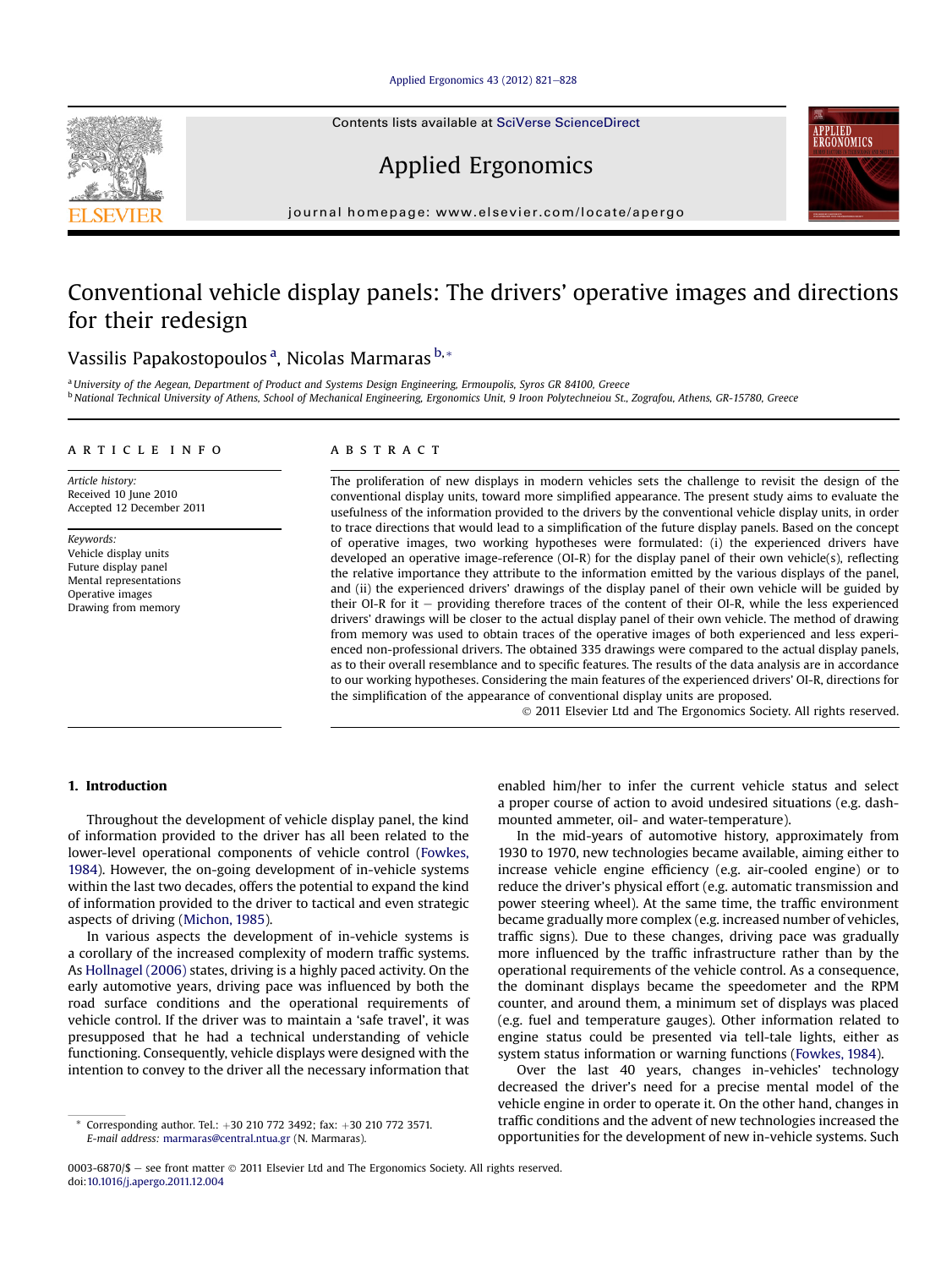systems fall in two broad categories: (i) advanced driver-assistance systems (ADAS) aiming to help the driver cope with traffic complexities, e.g. forward collision warning, lane-departure warning, vision enhancement systems, and (ii) in-vehicle information systems (IVIS) aiming to enhance the driver's mobility and comfort, e.g. navigation aids and traffic information systems, media players, web browsers ([Amditis et al., 2010\)](#page-7-0).

This proliferation of in-vehicle functionality has led to an increased concern of researchers regarding the potential sideeffects of these systems in terms of driver distraction/workload ([Bayly et al., 2009;](#page-7-0) [Wittmann et al., 2006;](#page-7-0) [Young and Stanton, 2007\)](#page-7-0) and driver behavior adaptation ([Engstrom and Hollnagel, 2007](#page-7-0); [Saad, 2006](#page-7-0)). It also calls software and graphic designers to "design a leaner, simplified human/machine interface within the driver's visual field that still manages to convey all of the required information" ([Wesner, 2005,](#page-7-0) p.89).

To this end, some possible solutions for the design of the future automotive human-machine interface (HMI) have been demonstrated and evaluated under the framework of the COMUNICAR European project [\(Bellotti et al., 2004](#page-7-0), [2005](#page-7-0)) and the AIDE European project ([Amditis et al., 2010\)](#page-7-0). These solutions range from a partial integration of the different functions in separated clusters, to a total integration of the different functions in a fully reconfigurable cluster, and aim to create a "cognitive prosthesis" able to adapt the in-vehicle systems to the individual driver [\(Cacciabue](#page-7-0) [and Carsten, 2010](#page-7-0)). However, results from on-road evaluation tests show that the integrated and adaptive HMI could have a potential safety benefit in the most critical cases, but, in cost of a higher perceived workload. Taking into account the above results, further research is needed.

A different approach toward the simplification of the HMI would be to examine the usefulness of the various displays, and in particular of the conventional ones. It is worth to mention that there is evidence from older studies that drivers do not frequently consult the conventional display units, but rely on cues such as visual flow, engine noise, etc. [\(Denton, 1969](#page-7-0); [Groeger et al., 1999](#page-7-0); [Green, 1983](#page-7-0); [McClane and Wierwille, 1975;](#page-7-0) [Milosevic and Milic, 1990\)](#page-7-0).

The present study adopts such a direction and attempts to explore the relative importance of the most common display units (i.e. speedometer, RPM counter, fuel and temperature gauges), by searching traces of the mental representation that drivers develop for the display panel of their own vehicle, through experience. To this end, the method of drawing from memory was adopted. This investigation is based on the assumption that mental representations reflect the relative importance attributed by the experienced drivers to both the diverse display units as well as to their specific features. We maintain that this should be the first step in order to trace the directions toward a possible simplification of the future display panels.

The rest of this paper is structured as follows. In Section 2 the theoretical background of the study and the working hypotheses that guided it are outlined. In Section [3,](#page-2-0) the method for drawings' gathering and the way they were treated and analyzed are described. In Section [4](#page-3-0), the data analysis and results are reported. Finally, in Section [5](#page-6-0), the main findings of the study and their implications for future designs of display panels are discussed.

#### 2. Mental representations

In the literature there is a long tradition of discerning between two main types of representations: "mental" or "internal" representations and "non-mental" or "external" ones (see also [Richardson and Ball, 2009](#page-7-0) for a review). The above distinction derives from the assumption that our memories from past experiences are neither exact copies of earlier percepts nor random memory traces which are recalled by chance [\(Neisser, 1976\)](#page-7-0). Instead, there is evidence that the matter of recall is the result of a genuine reconstruction. There are two generic notions related to the mental representations schema, and operative image, that are discussed below. Two other generic notions are mental model and conceptual model, which are not discussed here, since they refer to the humans' functional understanding of how a system or a device works, rather than how the system image has been internalized.

#### 2.1. Schema

[Bartlett \(1932\)](#page-7-0) was the first who provided evidence for the reconstructive function of memory. In a series of experiments Bartlett asked participants to read and then to recall stories from different cultures. It came out that the participants' educational and cultural background caused systematic distortions in the way the stories were recalled  $-$  and thus remembered. More specifically, as they were recalled, they were altered in a way that the new version was culturally conventional and meaningful for the subjects. In accordance to such observations, Bartlett introduced the concept of "schema". Schemawas defined as "an active organized setting of past reactions or experience" that "is producing an orientation of the organism toward whatever it is directed to at the moment" ([Bartlett,](#page-7-0) [1932](#page-7-0), p.208). An important feature of schemas is that they are not stored in memory as static representations, but they are "living and developing, are a complex expression of the life of the moment, and help to determine our daily modes of conduct" (p.214).

In the decade of 1970 many researchers attempted to extend and formalize the schema concept (see [Alba and Hasher, 1983](#page-7-0) for a coherent review). In the domain of artificial intelligence (AI), a more explicit account of the cognitive structures that underlie schematic knowledge organization was provided, through the notions of "frames" [\(Minsky, 1975](#page-7-0)) and "scripts" [\(Abelson, 1981](#page-7-0); [Schank and Abelson, 1977](#page-7-0)). The basic idea was that our experiences of familiar scenes, events and situations are represented internally as generic knowledge structures that contain informational slots or variables. If the inputs provided by the context do not sufficiently supply with specific information that would fill these slots, then they are inferred and filled with default values, which correspond to stereotypical values that originate from past experiences. In this way, schematic knowledge aids to normalize experience and to make events more consistent with prior experience. As [Whitney \(2001\)](#page-7-0) pointed out, it soon became clear to those worked in AI that modifications of the whole notion of a schema were necessary in order to account for people's flexibility in comprehension and memory processing. As a result, a revised view of the schema concept had emerged, according to which a schema was "always constructed on the spot based on the current context" [\(Whitney, 2001,](#page-7-0) 13525).

### 2.2. Operative image

The concept of operative image was first proposed by [Ochanine](#page-7-0) [\(1970\)](#page-7-0) and [Ochanine and Chebek \(1968\)](#page-7-0), in the context of work activity analysis. He aimed to highlight the fact that mental representations for action do not only reflect reality, but also they primarily reflect functional deformations of the objects that are dealt with, which are particular relevant for the action of each individual [\(Daniellou, 2005](#page-7-0)). The origin of this notion is based on the assumption that operators who are involved in the same system but have different tasks, do not construct the same "images"; each of them tends to memorize only some elements of the environment, and distortions tend to occur by emphasizing the task-relevant aspects of these memorized pieces of information [\(Geron, 2008](#page-7-0)).

According to Ochanine (op. cit.), operative images are distinguished in two kinds: operative images-signals and operative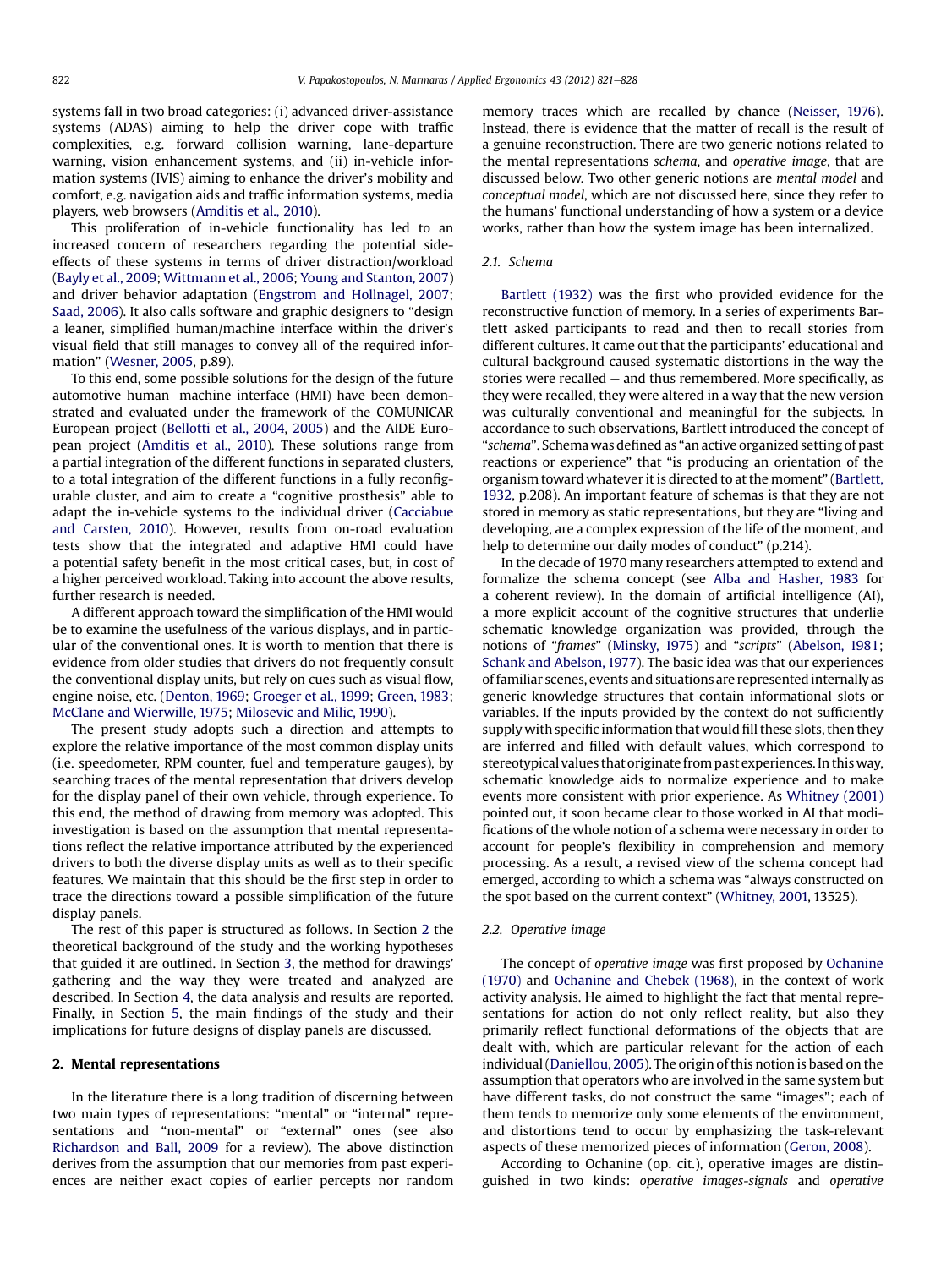<span id="page-2-0"></span>images-references. The former refer to the images of a perceived object or situation that are created when the observer is guided by a specific goal or task which is related to the object. The latter are closer to the schema notion and are referred to the images that are developed through succeeding repetitions of operative imagessignals of an object or a situation, a group of objects or situations, etc. In both cases, the resulting image is not an isomorphic representation of an object or a situation, but a simpler representation that is both laconic (i.e. brief and to the point) and functionally deformed (i.e. with certain features detailed and emphasized, while with other missing), according to the task requirements. Due to the way operative images-signals are formed, they are highly depended on the context through which the task is accomplished. Accordingly, since the operative images-references constitute the integration of the operative images-signals, they are dynamically enriched by the latter through time.

To demonstrate the concept of operative images a number of experiments was carried out [\(Ochanine, 1971;](#page-7-0) [Ochanine and](#page-7-0) [Kozlov, 1971](#page-7-0)), using among others the methods of drawing and sculpturing from memory. For instance, in the area of medical diagnosis, Ochanine studied the operative images of an ailing thyroid gland created by three groups of physicians (i.e. endocrinologists, general physicians and non-specialized physicians). At a first phase, the participants examined the gland by palpation, as well as by a visual diagram produced via radioisotopes, and then were asked to represent the ailing-gland in the form of a plasticine model. Results showed that the plasticine models created by the more specialized and experienced physicians were characterized by larger deformations compared to the less specialized and experienced ones. However, the deformations of the gland were neither errors nor deficiencies, but functional deformations, in the sense that they put emphasis in those parts of the thyroid gland that were deformed because of the disease. On the other hand, the plasticine models of the less specialized and experienced physicians were more proper from an anatomical point of view, but less rich in information related to the symptoms of the disease.

It is interesting to note that similar findings have been reported by [Myles-Worsley et al. \(1988\)](#page-7-0) but have been interpreted by the notion of schema [\(Groeger, 1997\)](#page-7-0). Basically, both notions attempt to describe the same phenomenon: that experts' memory of the objects related to the accomplishment of specific tasks, is both biased and deformed. However, a schema-based account cannot specify in advance which objects will be selectively remembered by the experts. In contrast, the operative image concept clearly supports that experts' images will mainly include the information that has functional significance, as it has been shown by the results of the two above mentioned studies.

Based on the above, the present study was guided by the following working hypotheses:

- i. The experienced drivers have developed an operative imagereference (OI-R) for the display panel of their own vehicle(s), reflecting the relative importance they attribute to the information emitted by the various displays of the panel.
- ii. The experienced drivers' drawings will be guided by their OI-R for the display panel  $-$  providing therefore traces of the content of their OI-R, while the less experienced drivers' drawings will be closer to the actual display panel of their own vehicle.

# 3. Method

# 3.1. Participants

Four-hundred-twenty-five (425) Greek non-professional drivers took part in this study on a voluntary base. The participants were randomly selected. Specifically, 85 students from the National Technical University of Athens, Greece, were asked to contact five drivers of their close environment in order to collect the raw data. The students (now on research assistants) were asked to contact only active drivers (i.e. driving on daily basis) having different characteristics in terms of gender, age and years of driving license acquisition. During analysis, a number of drivers' drawings was excluded due to their inoperativeness (e.g. illegible lines, use of written language, etc). This was rather expected since, not all participants felt comfortable or self-confident with sketching. Thus, in total, a sample of 335 drawings of non-professional drivers (235 males and 100 females) was analyzed.

The drivers' age ranged from 19 to 68 years, with a mean age of 33.8 years ( $SD = 13.7$ ). All participants hold a driving license for at least two months, and had different levels of driving experience, ranged from 2 months to 47 years (mean  $= 12.5$  years; SD  $= 11.6$ ).

#### 3.2. Procedure

Each participant was contacted in a place where his/her vehicle would be out of sight. After a briefing session, the participants were asked to sketch from memory the display panel of their own vehicle, with as many details as possible, using a white sheet of paper and a pencil. The use of drawing devices (e.g. ruler, divider, etc) was not allowed. No time constraints were imposed and no advice was given to the participants during drawing. After drawing completion, the participants were asked to fill-in a questionnaire. The questionnaire collected the following data: gender, age, year of driving license acquisition, years of possession of their last vehicle and type of their vehicle.

## 3.3. Data treatment

At a first phase, photos and pictorial diagrams of the display panels of the participants' vehicles were searched through the Internet; the participants' drawings were also scanned. Finally, appropriate files with the drawings and the actual pictures of the dashboards were developed to facilitate the analysis.

At a second phase, we examined the overall resemblance of the drawn display panels to the actual ones. Three independent evaluators were asked to compare the drawings with the actual display panels regarding their overall resemblance. A five-point scale was used to evaluate the resemblance: "1" was attributed for a lot of differences, "5" for almost similar. The majority (73%) of the resemblance scores attributed by the evaluators was identical, while the rest differed no more than two points. The statistical significance of the inter-rater reliability was 0.746 [\(MacLennan,](#page-7-0) [1993\)](#page-7-0). To obtain a unique score of resemblance in the case of disagreement, the scores attributed by the three evaluators were processed as follows. In the cases that only one evaluator disagreed, the other two's score was gathered. When all three evaluators disagreed among them, then their average score was calculated. To obtain a better assessment of the drawn display panels deformations, at a third phase, the drawings of the drivers were analytically compared to the actual display panels according to the following criteria, using appropriate scores.

1. Number of omitted display units. A total score for the omitted display units was calculated in the following way. The number of the drawn display units of each drawing was divided by the number of the display units included in the actual dashboard. Thus, the total score for the omitted display units ranged from 0 to 1, with 1 attributed for the case that all display units were drawn by the driver.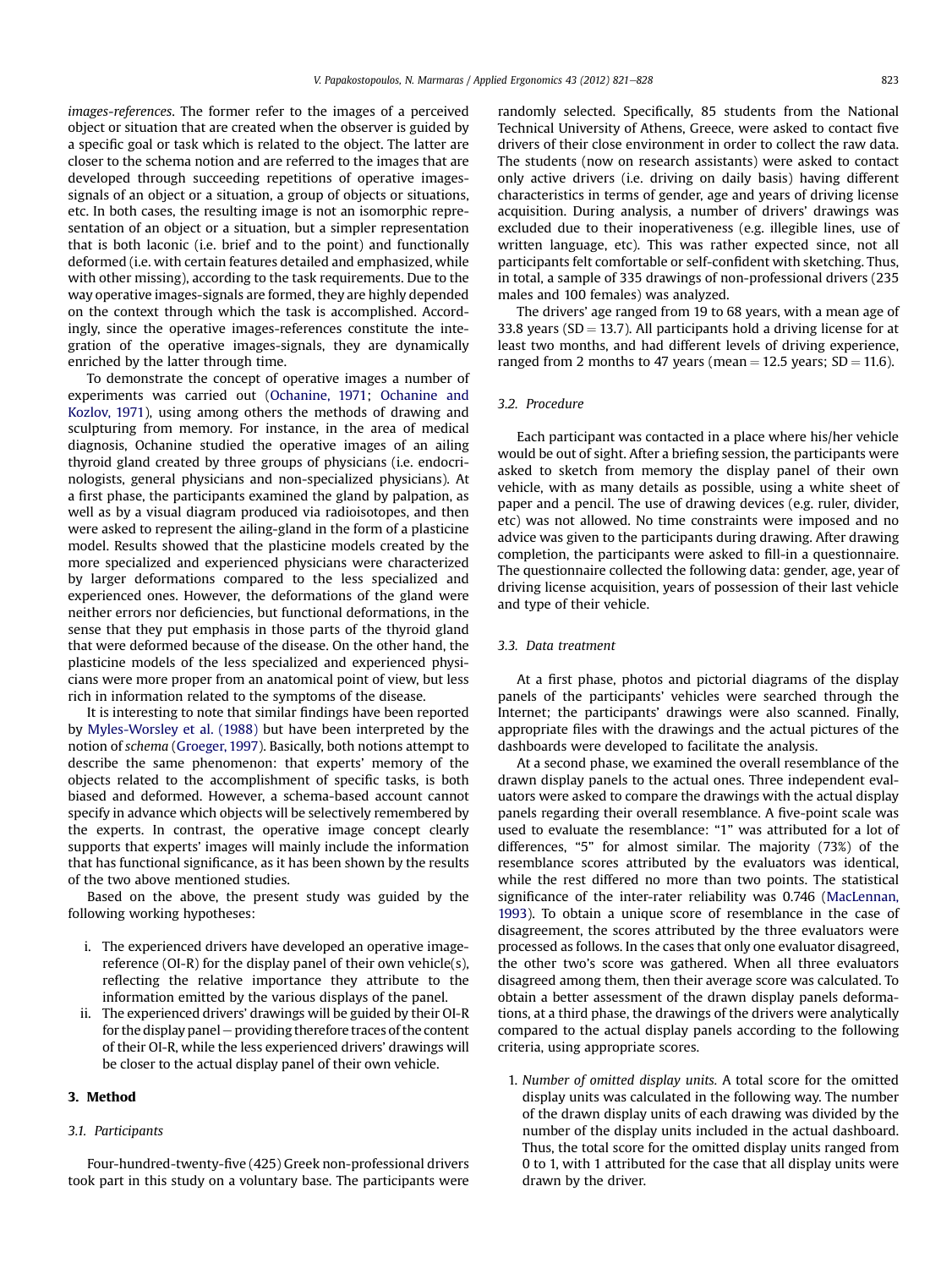### <span id="page-3-0"></span>Table 1

| Groups of participants |     | Gender |        | Age (yrs.) |           |     |     |      | Driving experience (yrs.) |     |     |
|------------------------|-----|--------|--------|------------|-----------|-----|-----|------|---------------------------|-----|-----|
|                        |     | Male   | Female | Mean       | <b>SD</b> | Min | Max | Mean | <b>SD</b>                 | Min | Max |
| A less experienced     | 114 | 69     | 45     | 23.2       | 4.0       | 19  | 49  | 2.9  | 1.0                       | 0.2 |     |
| B mid experienced      | 104 | 82     | 22     | 27.5       | 6.1       | 22  | 61  | 7.5  | 2.2                       | 4.5 | 12  |
| C experienced          | 117 | 84     | 33     | 49.9       | 9.4       | 31  | 68  | 26.3 | 8.9                       | 13  | 47  |
| Total                  | 335 | 235    | 100    | 33.8       | 13.7      | 19  | 68  | 15.5 | 14.3                      | 0.2 | 47  |

- 2. Accuracy of the relative arrangement of the display units. A total score was calculated in the following way. For each display unit, a "0" score was attributed in the case that a drawn display unit was rearranged as to its relative placement to the rest ones on the actual dashboard, whereas, a "1" score was attributed in the case that there was no arrangement alternation. The sum of the partial scores was then divided by the number of display units that were drawn. Thus, the total score for the accuracy of the relative arrangement of the display units ranged from 0 to 1, with 1 for the case that no re-arrangements were observed.
- 3. Accuracy of numbering/labeling the drawn display units. The examined dashboards comprised four main display units: speedometer, RPM counter, fuel gauge and temperature gauge. A total score for the accuracy of the numbering/labeling of each of the above display units was calculated in the following way. Each drawn display was examined according to the accuracy of the following features: numbering scale, scale intervals, units, pointers direction, and pictorial material (e.g. icons used in fuel and temperature gauges or the so-called "red zone" of the RPM counter). A "0" score was attributed if a particular feature was missing or it was incorrect, whereas, a "1" score was given if it was correct. The sum of the scores was then divided by the number of features included in the actual display unit. Thus, the total score for the accuracy of the numbering/labeling of each display unit ranged from 0 to 1, with 1 in the case of a totally accurate drawing.

# 4. Data analysis and results

The obtained data were analyzed using as independent variable the driving experience of the participants. For the estimation of driving experience, two alternative criteria could be used (i) the number of years participants held a driving license, or (ii) the number of total driven kilometers, extrapolated from the driven kilometers per year. Due to the low reliability of participants' estimations regarding the number of driven kilometers, the first criterion was selected.

Accordingly, the participants were distributed into three groups: less experienced drivers, holding a driving license for less than 4 years  $(2-48$  months), mid experienced drivers, holding a driving license for  $4-12$  years ( $49-144$  months), and experienced drivers, holding a license for more than 12 years (149-564 months) (Table 1).

Furthermore, as we searched for possible effect of the display units' layout into participants' performance, the display panels examined in this study, were grouped according to the spatial layout of the four main display units, i.e. speedometer (S), RPM counter (R), fuel gauge (F) and temperature gauge (T). This resulted to the identification of four main types of display units' layouts (Table 2). As it can be seen in Table 2, only one type of the display units' layouts was underrepresented (type 4).

# 4.1. Overall resemblance of the drawn display panels to the actual ones

As already stated at Section [3.3](#page-2-0), three independent evaluators compared the resemblance of the drivers' drawings to the pictures of the actual display panels of the drivers' vehicles. [Table 3](#page-4-0) presents the mean and the standard deviation values of the scores attributed by the three evaluators to the drawings of the three groups of participants, as well as the unified scores.

#### Table 2

Types of display units' layout identified in this study and number of drawings corresponding to each one. The inter-position of the four display units of interest (i.e. "S": speedometer; "R": RPM counter; "F": fuel gauge; "T": temperature gauge) within each type of layout, is presented in the middle column.

| Types of display units' layout |  | Inter-position of display units                 | Number of drawings examined |         |         |     |  |  |
|--------------------------------|--|-------------------------------------------------|-----------------------------|---------|---------|-----|--|--|
|                                |  |                                                 | Group A                     | Group B | Group C | All |  |  |
| Type 1:                        |  | "S" central<br>"F"-"T" bilateral to "S"         | 23                          | 16      | 26      | 65  |  |  |
| Type 2:                        |  | "S"-"R" central<br>"F"-"T" bilateral to "S"/"R" | 47                          | 39      | 49      | 135 |  |  |
| Type 3a:                       |  | "F"-"T" central<br>"S"-"R" bilateral to "F"/"T" | 27                          | 35      | 24      | 111 |  |  |
| Type 3b:                       |  |                                                 | 12                          | 5       | 8       |     |  |  |
| Type 4:                        |  | "S"-"R" central<br>"F"-"T" inside to "S"/"R"    | 5                           | 9       | 10      | 24  |  |  |
|                                |  | Total                                           | 114                         | 104     | 117     | 335 |  |  |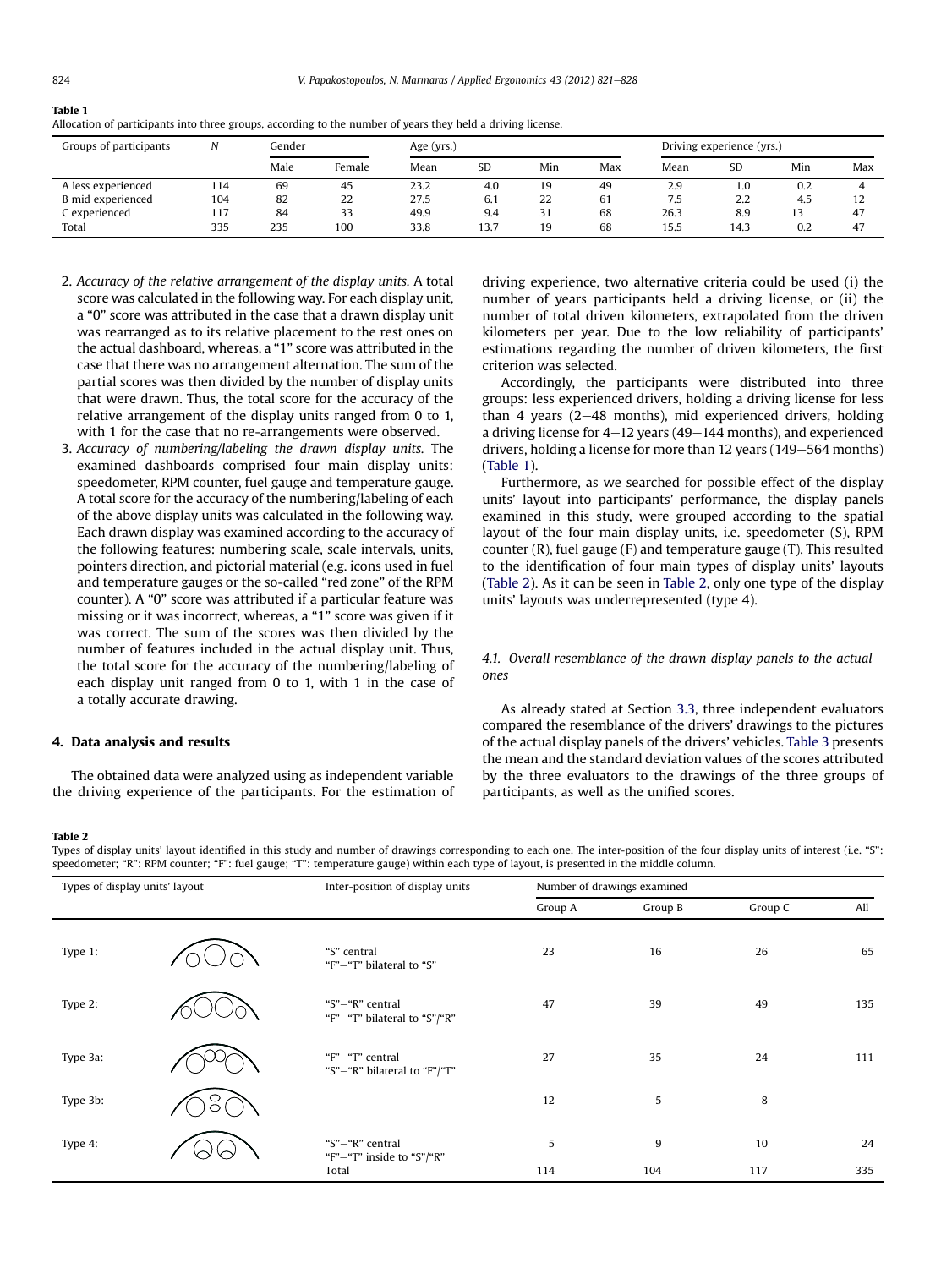#### <span id="page-4-0"></span>Table 3 Mean and standard deviation values of the scores for the resemblance of the drawn display panels to the actual ones.

| Groups of<br>participants'  | Ν   | Resemblance of drawn display units to the actual<br>ones |      |                |      |           |     |                         |     |  |
|-----------------------------|-----|----------------------------------------------------------|------|----------------|------|-----------|-----|-------------------------|-----|--|
|                             |     | Evaluator<br>А                                           |      | Evaluator<br>в |      | Evaluator |     | <b>Unified</b><br>score |     |  |
|                             |     |                                                          |      |                |      |           |     |                         |     |  |
|                             |     |                                                          |      |                |      |           |     |                         |     |  |
|                             |     | Mean                                                     | -SD. | Mean           | - SD | Mean SD   |     | Mean                    | -SD |  |
| A less experienced 114 3.67 |     |                                                          |      | 1.2 3.22       |      | 1.3 3.67  |     | 1.2 3.65                | 1.2 |  |
| B mid experienced 104 3.61  |     |                                                          | 1.1  | - 3.16         | 1.1  | 3.56      | 1.2 | - 3.54                  | 1.0 |  |
| C experienced               | 117 | 3.22                                                     | 1.3  | - 2.66         | 1.3  | - 3.47    | 1.3 | 3.08                    | 1.1 |  |

Considering driving experience as the independent variable, the unified scores were subject to statistical analysis using one-way ANOVA for unrelated samples. The analysis showed statistically significant difference among the scores attributed to the three groups of drivers, at the .05 significance level  $(F = 8.744, p < .000)$ . A two-sample t-test was then carried out, showing significant difference between the scores attributed to the groups A and C  $(t = 3.666, p < .000)$ , as well as to the groups B and C ( $t = 3.014$ ,  $p < .003$ ). There was no statistical difference between the scores of groups A and B ( $t = .754$ ,  $p < .452$ ). We can conclude therefore, that the display panels drawn by the experienced drivers are more deformed than the drawings of the less experienced drivers.

Fig. 1 illustrates some typical examples of experienced and less experienced drivers' drawings, as well as the actual picture of the display panels. As it can be seen, the drawings of the experienced drivers are characterized by more simple and abstract depiction of the display panel in comparison to the drawings of the less experienced ones. In other words, the experienced drivers seem to



Fig. 1. Examples of participants' drawings with different level of driving experience, and the corresponding picture of the actual display panel.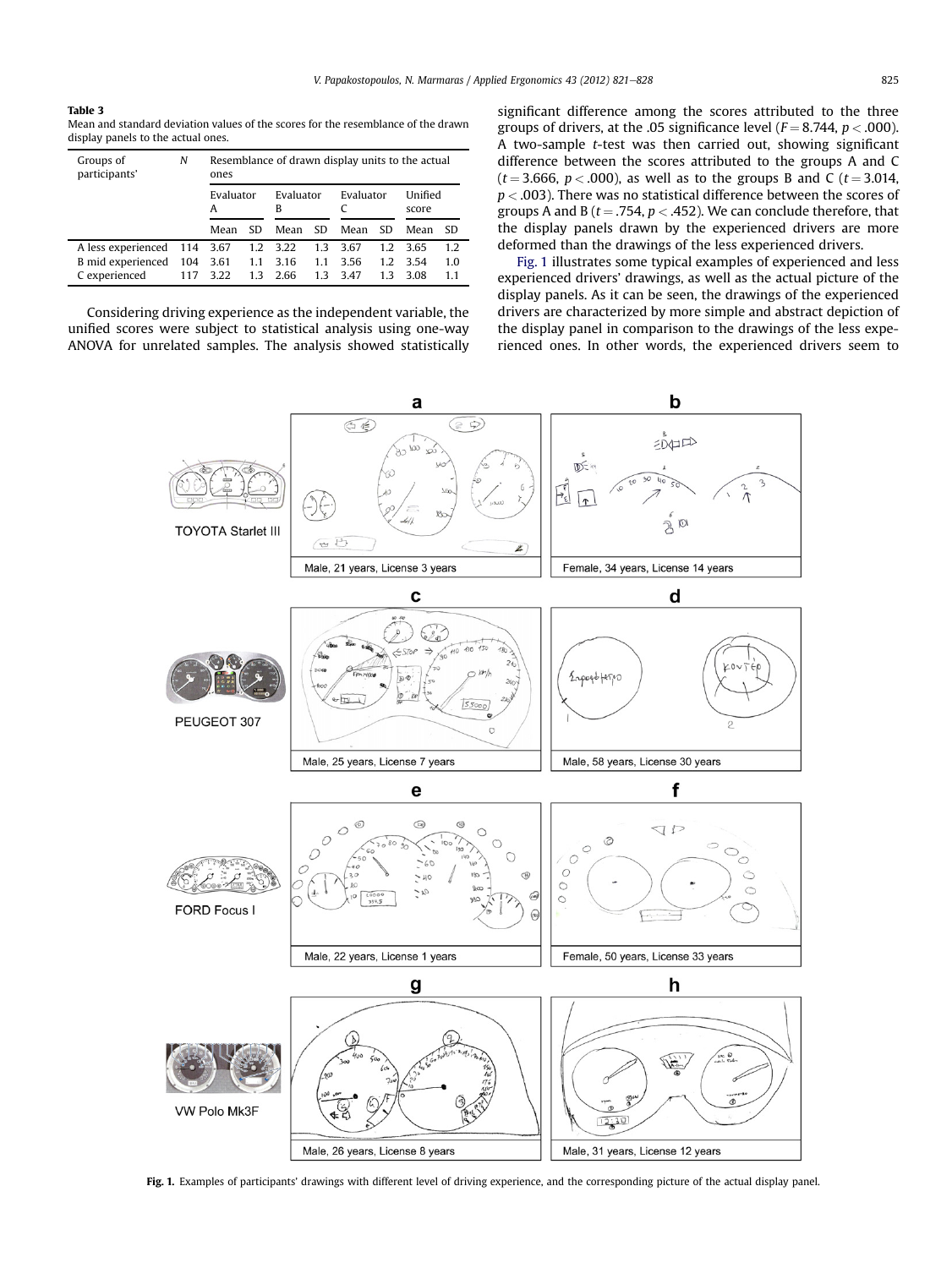#### Table 4

Mean and standard deviation values of the scores for omitted display units per group of drivers [S: speedometer, R: RPM counter, F: fuel gauge, T: temperature gauge].

| Groups of participants | N   |      | Scores for omitted display units |      |                  |      |                   |      |               |       |                             |
|------------------------|-----|------|----------------------------------|------|------------------|------|-------------------|------|---------------|-------|-----------------------------|
|                        |     |      |                                  |      |                  |      |                   |      |               | Total |                             |
|                        |     | Mean | SD                               | Mean | <b>SD</b>        | Mean | SD                | Mean | <b>SD</b>     | Mean  | SD                          |
| A less experienced     | 114 | 1.0  | 00                               | 1.0  | .00)             | .96  | (.18)             | .87  | .34)          | .96   | (10)                        |
| B mid experienced      | 104 | 1.0  | 00                               | 1.0  | .00 <sub>1</sub> | .95  | (22)              | .91  | $.29^{\circ}$ | .97   | $^{\prime}$ .11 $^{\prime}$ |
| C experienced          | 117 | 1.0  | (00)                             | .99  | .09 <sup>1</sup> | .92  | .27               | .79  | (.41)         | .93   | .15)                        |
| Sum                    | 335 | 1.0  | 00                               | 1.0  | .06)             | .95  | $\left(23\right)$ | .85  | .35'          | .95   | .12)                        |

depict only the features they consider significant, while the less experienced drivers depict as many features as possible.

#### 4.2. Omitted display units

Table 4 presents the mean and the standard deviation values of the partial and total scores for the omitted display units, per group of drivers.

The data were analyzed using one-way ANOVA for unrelated samples, with driving experience (groups: A, B and C) as the independent variable. Concerning the total scores, the analysis showed significant difference among the three groups of drivers  $(F = 3.893, p < .021$ , significance level .05). Two-sample *t*-tests were then carried out. These tests showed significant difference between the groups A and C ( $t = 2.163$ ,  $p < .033$ ), as well as between the groups B and C ( $t = 2.516$ ,  $p < .013$ ) and no significant difference between the groups A and B ( $t = -.034$ ,  $p < .973$ ). Therefore, it can be concluded that the drawn display panels of the experienced drivers (>12 years) were more "laconic" than the less experienced ones. Considering the scores for each display unit, it can be noticed that the more frequently omitted one was the temperature gauge.

Finally, the possible effect of the type of display units' layout to the number of omitted display units was also examined. The data were analyzed by using one-way ANOVA for unrelated samples, with the type of display units' layout as the independent variable. No significant difference was found ( $F = 2.321$ ,  $p < .075$ , significance level .05).

#### 4.3. Accuracy of the arrangement of drawn display units

The deformations of the drawings produced by the drivers were also examined in terms of the accuracy of the arrangement of the main display units, as a function of driving experience. Table 5 presents the mean and the standard deviation values of the partial and the overall scores for the arrangement of the drawn display units, per group of drivers. As stated in Section [3.3,](#page-2-0) score 1 was attributed when there was no re-arrangement.

The data were analyzed using one-way ANOVA for unrelated samples, with driving experience (groups: A, B and C) as the independent variable. Concerning the total scores, no significant difference was found ( $F = 1.028$ ,  $p < .359$ , significance level .05).

In addition, the possible effect of the type of display units' layout to the arrangement of the drawn display units was also examined. The data were analyzed by using one-way ANOVA for unrelated samples, with the type of display units' layout as the independent variable. No significant difference was found  $(F = 1.161, p < .075,$ significance level .05).

# 4.4. Accuracy of numbering/labeling the drawn display units

[Table 6](#page-6-0) presents the mean and the standard deviation values of the partial and total scores for the numbering/labeling of the drawn display units, per group of drivers.

The data were analyzed using one-way ANOVA for unrelated samples, with driving experience (groups: A, B and C) as the independent variable. Concerning the total scores, the analysis showed significant difference among the three groups of drivers  $(F = 7.157, p < .001$ , significance level .05). Carrying out two-sample t-tests, significant differences were found between the groups A and C ( $t = 3.259$ ,  $p < .001$ ), as well as between the groups B and C  $(t = 3.254, p < .001)$ , but no significant difference between the groups A and B ( $t = -.071, p < .943$ ).

As far as the scores for each display unit, the analysis showed significant difference regarding numbering/labeling of "S"  $(F = 3.521, p < .031)$ , "F"  $(F = 7.822, p < .000)$ , and "T"  $(F = 2.972,$  $p < .049$ ). No significant difference was found for numbering/ labeling of "R" ( $F = 1.661$ ,  $p < .192$ ). Carrying out two-sample *t*-tests, significant differences were found:

- Between groups A and C ( $t = 2.228$ ,  $p < .028$ ), as well as between groups B and C ( $t = 2.841$ ,  $p < .005$ ) for the scores regarding the numbering/labeling of "S"
- Between the groups A and C ( $t = 3.483$ ,  $p < .001$ ), as well as between the groups B and C ( $t = 2.603$ ,  $p < .011$ ) for the scores regarding the numbering/labeling of "F"
- Between the groups A and C ( $t = 2.356$ ,  $p < .021$ ) for the scores regarding the numbering/labeling of "T".

Consequently, it seems that the operative image-reference of experienced drivers contains fewer details regarding the numbering/labeling of the display units, and this stands for all the display units.

#### Table 5

Mean and standard deviation values of the scores attributed to the drawings regarding the accuracy of the relative arrangement of drawn display units [S: speedometer, R: RPM counter, F: fuel gauge, T: temperature gauge].

| Groups of participants | N   |      | Scores for the accuracy of the relative arrangement of display units |      |           |      |                  |      |           |       |                             |
|------------------------|-----|------|----------------------------------------------------------------------|------|-----------|------|------------------|------|-----------|-------|-----------------------------|
|                        |     |      |                                                                      |      |           |      |                  |      |           | Total |                             |
|                        |     | Mean | SD                                                                   | Mean | <b>SD</b> | Mean | SD               | Mean | <b>SD</b> | Mean  | <b>SD</b>                   |
| A less experienced     | 114 | .85  | $^{\prime}$ .36                                                      | .85  | (36)      | .79  | (41)             | .83  | .38'      | .82   | $^{\prime}$ .31 $^{\prime}$ |
| B mid experienced      | 104 | .93  | 25                                                                   | .92  | 27        | .83  | .38 <sup>°</sup> | .84  | .37       | .88   | $.24^\circ$                 |
| C experienced          | 117 | .88  | $^{\prime}$ .33                                                      | .87  | .34)      | .79  | (41)             | .82  | .39)      | .84   | $.29^{\circ}$               |
| Sum                    | 335 | .89  | $^{\prime}32$                                                        | .88  | .33)      | .80  | .40 <sup>°</sup> | .83  | .38)      | .85   | $28^{\circ}$                |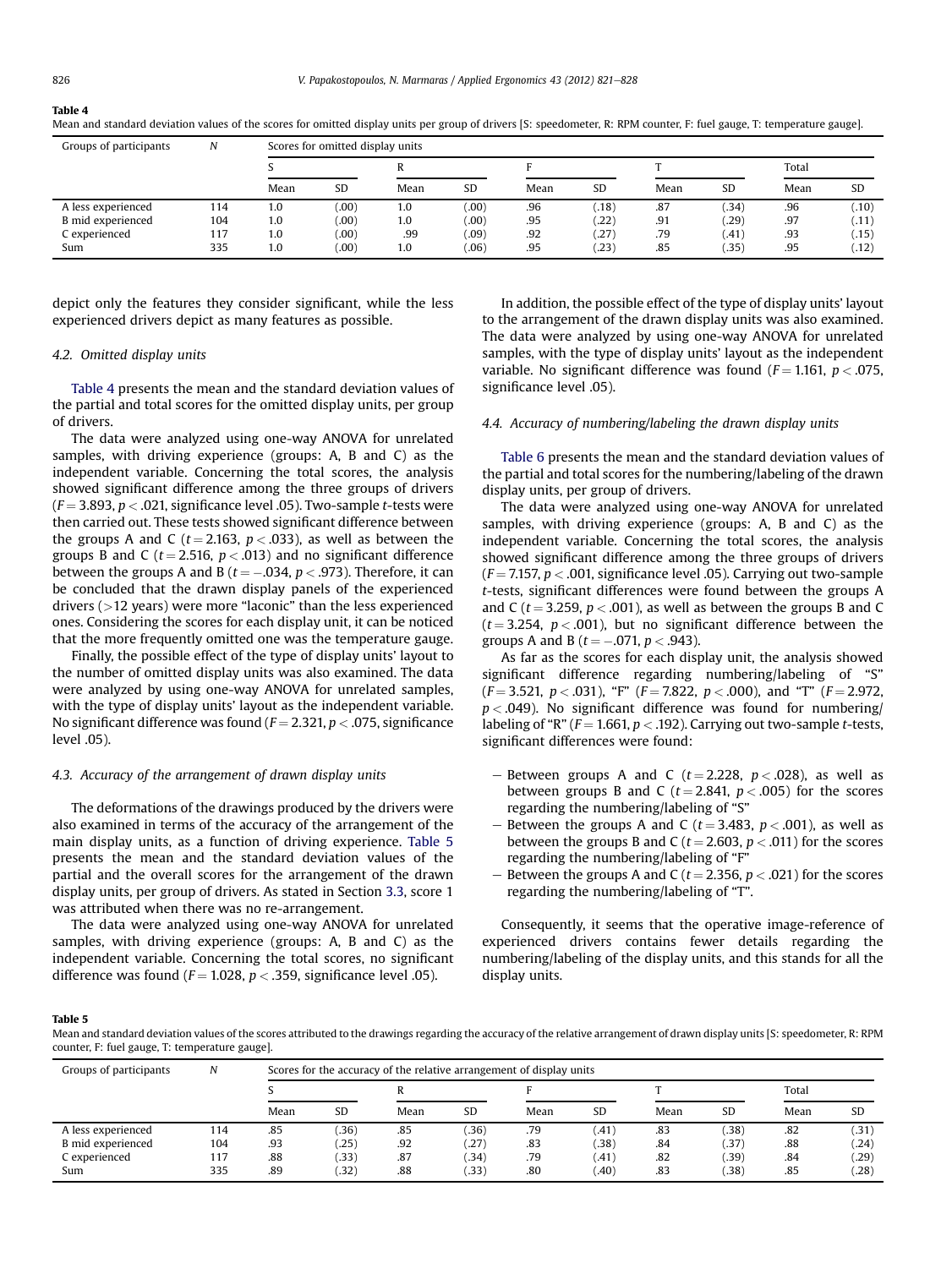#### <span id="page-6-0"></span>Table 6

Mean and standard deviation values of the scores regarding accuracy of numbering/labeling the drawn display units [S: speedometer, R: RPM counter, F: fuel gauge, T: temperature gauge].

| Groups of participants | $\overline{N}$ |      |           | Accuracy of numbering/labeling the display units |           |      |           |      |           |       |                 |
|------------------------|----------------|------|-----------|--------------------------------------------------|-----------|------|-----------|------|-----------|-------|-----------------|
|                        |                |      |           |                                                  |           |      |           |      |           | Total |                 |
|                        |                | Mean | <b>SD</b> | Mean                                             | <b>SD</b> | Mean | <b>SD</b> | Mean | <b>SD</b> | Mean  | <b>SD</b>       |
| A less experienced     | 114            | .52  | (22)      | .41                                              | .22)      | .62  | (25)      | .47  | (36)      | .51   | .19)            |
| B mid experienced      | 104            | .53  | (0.19)    | .44                                              | (17)      | .58  | (26)      | .48  | 32)       | .51   | $^{\prime}$ .16 |
| C experienced          | 117            | .46  | (25)      | .38                                              | (21)      | .49  | (27)      | .38  | .31'      | .43   | $^{\prime}$ .20 |
| Sum                    | 335            | .50  | .22)      | .41                                              | .20)      | .56  | (27)      | .44  | .33)      | .48   | .19)            |

## 5. Discussion and conclusions

The main results of the present study could be summarized as follows:

- i. The drawings of experienced drivers are characterized by more deformations compared to those of less experienced ones. Specifically, the experienced drivers' drawings are more "distant" from the actual display panels, in terms of general resemblance, while the less experienced drivers tend to depict the display panel closer to the actual one.
- ii. The drawings of experienced drivers are characterized by laconism. Specifically, the experienced drivers depict fewer display units than the less experienced ones, while specific elements of them (e.g. numbering and labeling of the drawn display units) are either omitted or drastically simplified.
- iii. The observed deformations in the drawings of experienced drivers are not random but concern specific elements or features of the display panel. The more frequent deformations are: omission of the temperature gauge, omission or erroneous depiction of the scale range and pictorial material of the fuel and the temperature gauges, as well as of the scale intervals of the speedometer and RPM counter. On the contrary, the arrangement of the drawn display units remains unchanged in comparison to the actual display panel.
- iv. Finally, the four types of display units' layouts that were identified in this study do not affect the participants' drawings in terms of any of the criteria used to assess their resemblance to the actual display panel.

The above results are in agreement with the concept of the operative image-reference, and accordingly, with the two working hypotheses on which the present study has been based. Specifically, we can conclude that the experienced drivers' drawings were guided by the OI-R they formed for the display panels  $-$  providing therefore traces of the content of their OI-R, while the less experienced drivers, not disposing such an OI-R, produced drawings closer to the actual display panel of their own vehicle. Therefore, we can be informed for the relative importance the experienced drivers attribute to the information emitted by the various displays of the panel.

Since the experienced drivers in this study were also more aged, the omission of visual details or even of certain display units in the experienced drivers' drawings could be attributed to memory retrieval problems, i.e. to their deteriorated ability to retrieve from memory spatial location and numeric information [\(Chalfonte and](#page-7-0) [Johnson, 1996;](#page-7-0) [Glisky et al., 2001;](#page-7-0) [Moulin and Gathercole, 2008\)](#page-7-0). However, if this was the case, then it would be expected that the tendency of experienced drivers to depict fewer display units and fewer visual details, would equally apply to all display units and all visual details of them. Instead, as it was shown, the display unit that experienced drivers tended to omit more often was the temperature gauge, whereas, the visual details omitted more often at each display unit were not random. The above suggest that the observed deformations cannot be attributed to age-related retrieval failures.

At a theoretical level, the results of our study clearly support the usefulness of the concept of operative image-reference in the context of user-centered design. In fact, the front-end phases of the user-centered design aim to identify the content of the mental representations that experienced operators develop for taskrelevant artefacts, as well as their relative importance for the accomplishment of particular tasks. Therefore, the operative image-reference concept provides an appropriate conceptual tool to this end, as it highlights the information that has functional significance for experienced operators.

At a methodological level, the present study provides evidence that the drawing method is appropriate for identifying traces of the operative images that experienced operators have developed. Compared to other widely used methods (e.g. questionnaire surveys or think-aloud method), a main advantage of the drawing method is related to its information richness, as well as that there is no need for describing the content of the memory through verbalization. Furthermore, drawings reflect not only the objects of the task environment that experienced operators tend to consider significant for the task accomplishment, but also the specific features of these objects. For example, as it was shown, experienced drivers not only tend to ignore more often the temperature gauge than the fuel one, but also they tend to ignore more often the visual details of the former even if it contains fewer visual details than the later one.

Finally, at a practical level, the results of the present study trace directions for a simplification of the future display panels. In fact, as it was stated in the [introduction,](#page-0-0) there is a need to design leaner display panels, because of the potential hazardous effects in terms of driver distraction/workload that arises from the ever-growing number of new driver support systems that are introduced in modern vehicles. Specifically, considering the traces of the operative images-references of experienced drivers, future designs of display panels might take the following directions:

- $-$  Alleviate the appearance of the temperature gauge, or even replace it with a tell-tale light, invisible to the driver when engine temperature is normal,
- $-$  Simplify the numbering/labeling of the speedometer, the RPM counter and the fuel gauge, e.g. by showing only critical number intervals or by color coding critical areas.

Such modifications of the appearance of the display units are expected to have no adverse side-effects for the drivers, as these features of the actual display panels seem to have slight importance for the drivers. Furthermore, according to the results of the present study, the re-arrangement of the four examined display units is expected to have no adverse side-effects for the drivers.